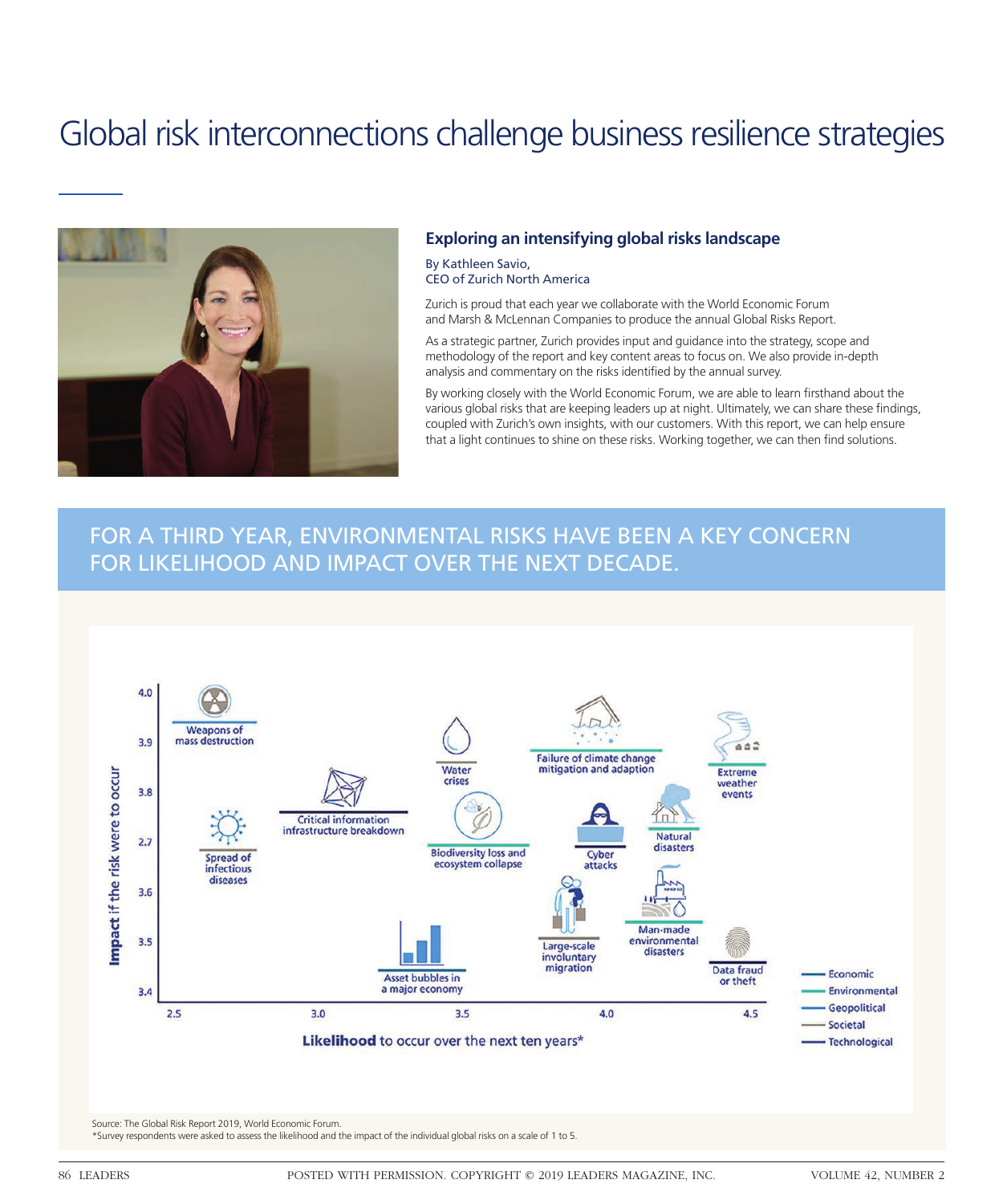



# **MANAGING THE RISKS OF AN**  INCREASINGLY UNCERTAIN WORLD

Navigating some of the most serious risks outlined in the World Economic Forum's 2019 Global Risks Report will require organizations to become more resilient in managing potential impacts.

### **TOP GLOBAL** RISKS BY LIKELIHOOD

- 1. Extreme weather events
- 2. Failure of climate-change mitigation and adaptation
- 3. Major natural disasters
- 4. Massive incident of data fraud/the

## TOP GLOBAL RISKS BY IMPACT

- 1. Weapons of mass destruction
- 2. Failure of climate-change mitigation and adaptation
- 3. Extreme weather events
- 4. Water crises

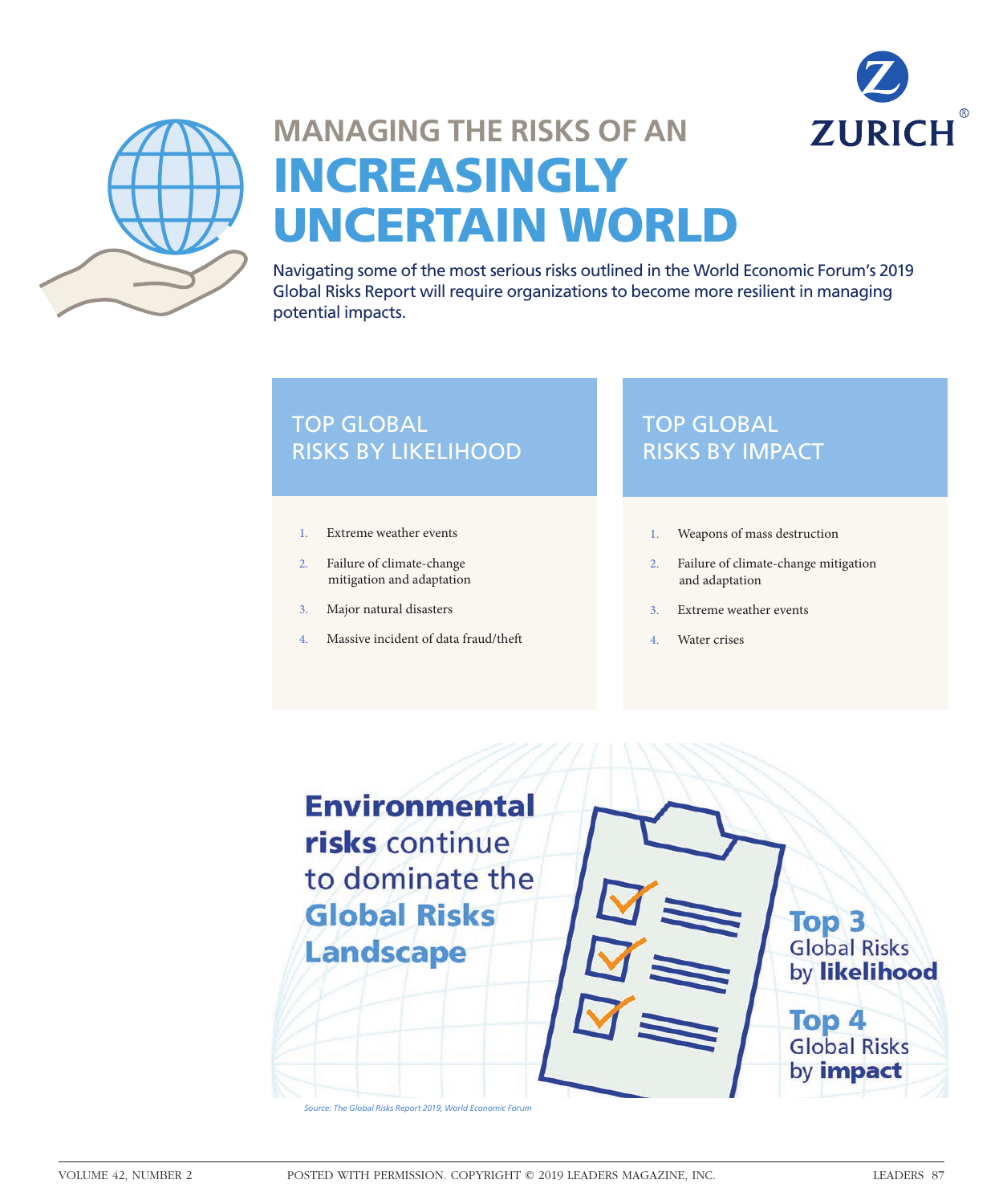## Organizations must take a more holistic view of an increasingly complex global risks landscape



#### By Barry Franklin, Head of Risk Zurich North America

The risks facing any business are always in motion – changing, transforming and often interconnecting in unexpected ways, with effects ranging from

merely inconvenient to potentially catastrophic. A storm in the Pacific Ocean can disrupt a supply chain that will idle a factory in Iowa. Political instability in a developing country today could impact a corporation's P&L statement several quarters into the future. A cyberattack striking in an instant could hinder global operations for days or weeks, and perhaps damage reputations for years.

Cataloging an increasingly complex and interconnected risk landscape is the continuing mission of the World Economic Forum's (WEF) Global Risks Report. The findings of WEF's Global Risks Report 2019 and past editions confirm that effective risk management requires taking interdependencies between risks into account and adopting a truly holistic business resilience perspective and approach.

In my role as Head of Risk for Zurich North America, I am responsible for ensuring adherence to Zurich's risk policy and advising and challenging our leaders with respect to balancing business strategy and risk-taking within an agreed risk appetite. I am also responsible for promoting risk awareness throughout the organization.

Zurich's role as a strategic partner – along with Marsh & McLennan Companies – in the production of the Global Risks Report allows us to contribute to the dialogue surrounding global risks, to help identify the things that keep our customers up at night and to share guidance that can help them mitigate those risks.

The Global Risks Report 2019 is like a crystal ball looking into the future of risk. The Global Risks Perception Survey asks hundreds of WEF stakeholders to consider a list of 30 global risks and rank them in terms of likelihood and impact over the next 10 years. Extreme weather, climate change and cyber/ data risks dominated the top 10 in both categories – although "weapons of mass destruction" secured the top spot in terms of impact.

But the Global Risks Report is much more than the results of a survey. The report also looks at the changing geopolitical landscape, the impact of workplace and societal changes, the spread of infectious diseases and a host of other topics. The report has something for everyone interested in managing risk. I'd like to highlight some of the risks that are likely to have the greatest impacts for Zurich and its customers.

#### Extreme weather

For anyone paying attention to the news, it should come as no surprise that "extreme weather events" have been identified as the top risk in terms of likelihood over the next 10 years, and the number three risk in terms of impact over the same time period.

Environment-related risks dominated the results of the report's Global Risks Perception Survey, accounting for three of the top five risks by likelihood and top four by impact.

During the last two years in the United States, we've experienced some of the deadliest and costliest extreme weather events on record. After years of relative calm, 2017 ushered in three of the most damaging hurricanes in history – Harvey, Irma and Maria. In 2018, two more massive hurricanes made landfall in the Southeast – Florence and Michael.

While it is impossible to predict if this trend will continue, scientists say that if humans are unable to slow or reverse global warming, we can expect to experience more extremes in weather – stronger storms, more flooding, rising sea levels, droughts and wildfire seasons that extend throughout the year. The Camp Fire in Northern California in 2018 was the state's deadliest and most destructive wildfire on record, and it may become the new norm, climate-change scientists warn.

#### Climate change

People may forever argue about the causes of climate change, but the debate over its very existence is largely settled: The planet is warming and we are already seeing the effects.

Global warming has led to steadily rising sea levels, and the report devotes a chapter to the impact of this risk on coastal cities. Two-thirds of the world's population is expected to live in cities by 2050, and an estimated 800 million people in more than 570 coastal cities are vulnerable to a sea level rise of 0.5 meters by 2050.

The risks of rising sea levels are often compounded by storm surges and increased rainfall intensity. In the U.S., East Coast cities including Norfolk, Va., Charleston, S.C., Baltimore and Miami have already experienced "sunny day" flooding due to rising sea levels. A study found that between 2005 and 2017, sea level rise wiped \$14.1 billion off home values in New York, New Jersey, Connecticut, Florida, South Carolina, North Carolina, Virginia and Georgia.

Zurich in 2018 produced the report "Managing the impacts of climate change: risk management responses," which provides risk management tools and outlines approaches and best practices to help businesses respond to the growing threat of climate change.

Zurich recommends developing and acting upon a climate resilience adaptation strategy, which includes the following steps: identify the broad business and strategic risks; develop a granular view of the risks involved; and develop a mitigation strategy involving insurance and resilience.

#### Cyber risk

Another risk that has rightly garnered the attention of the global community is cyber/data. "Large-scale cyberattacks" are among the top 10 risks in terms of likelihood and impact in the Global Risks Report survey, and "massive data fraud/theft" is the number four risk by likelihood.

According to the Global Risks Report, a large majority of survey respondents expect increased risks in 2019 of cyberattacks leading to theft of money and data (82%) and disruption of operations (80%). About two-thirds of respondents expect the risks associated with fake news and identity theft to increase in 2019, while three-fifths said the same about loss of privacy to companies and governments.

Last year also saw continuing evidence that cyberattacks pose risks to critical infrastructure. In July, the U.S. government reported that Russian hackers had gained access to the control rooms of U.S. utility companies.

nost concentron aoing saoiness in y sai within the next 10 years." Cyberattacks were the top The U.S. business community feels particularly vulnerable to these threats, as evidenced by WEF's report "Regional Risks for Doing Business 2018." WEF asked more than 12,500 business executives around the world to select – from a list of 30 global risks – "the five global risks that you believe to be of most concern for doing business in your country risk in the U.S.; the number three risk was data fraud or theft.

#### What's on the horizon?

The interconnected and systemic nature of global risks make it vitally important for businesses to anticipate triggers, trends and scenarios to prepare for the possible consequences of those risks, determining the best and most holistic response.

For businesses to reach their full potential in an increasingly interconnected risk environment, they must strive to see a bigger picture. They must work to more fully understand the risks and opportunities they face within proper context. At Zurich, we know that embracing new ideas and thinking deeper, wider and further can help inspire the confidence needed to help organizations reach their potential and help fashion effective resilience strategies. Because as challenging as the risks we face today may appear, the interconnections and potential severity of the risks we may face tomorrow could rewrite the book on business resilience.

©2019 Zurich American Insurance Company. All rights reserved.